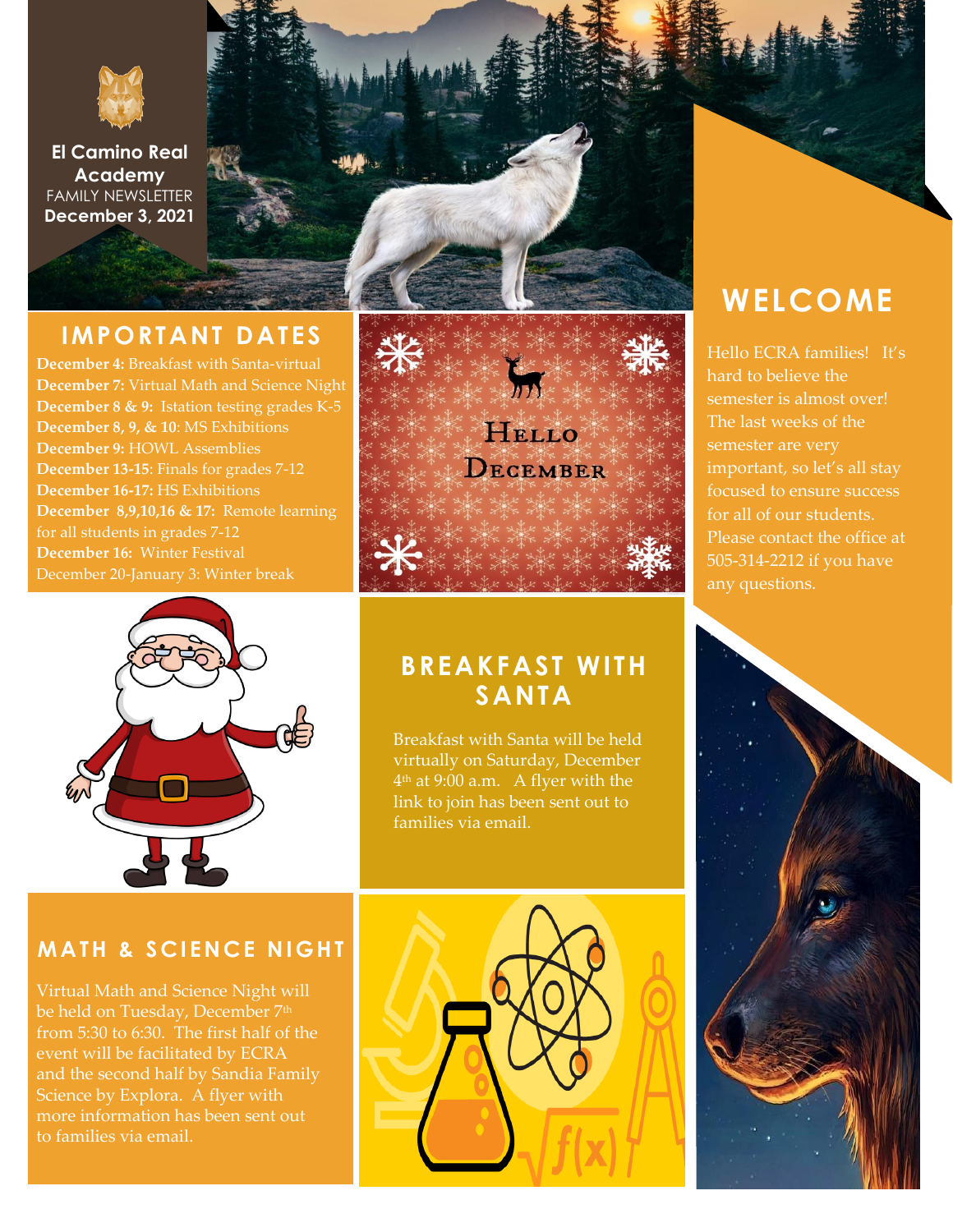# How to Wash **Masks**

Masks are an additional step to help slow the spread of COVID-19 when combined with every [day preventive actions](https://www.cdc.gov/coronavirus/2019-ncov/prevent-getting-sick/prevention.html) and [social distancing](https://www.cdc.gov/coronavirus/2019-ncov/prevent-getting-sick/social-distancing.html) in public settings.

Reusable masks should be washed as soon as they become dirty, or at least once a day. If you have a disposable face mask, throw it away after wearing it once. Always and [wash your hands](https://www.cdc.gov/handwashing/index.html) after handling or touching a used mask.

**How to clean**



#### **Washing machine**

- You can include your mask with your regular laundry.
- Use regular laundry detergent and the warmest appropriate water setting for the cloth used to make the mask.

#### **Washing by hand**

- Wash your mask with tap water and laundry detergent or soap.
- Rinse thoroughly with clean water to remove detergent or soap.

#### **Make sure to completely dry mask after washing.**

#### **How to dry**



#### **Dryer**

Dry your mask completely in a warm or hot dryer

#### **By hand**

 Hang your mask in direct sunlight to dry completely. If you cannot hang it in direct sunlight, hang or lay it flat and let it dry completely.